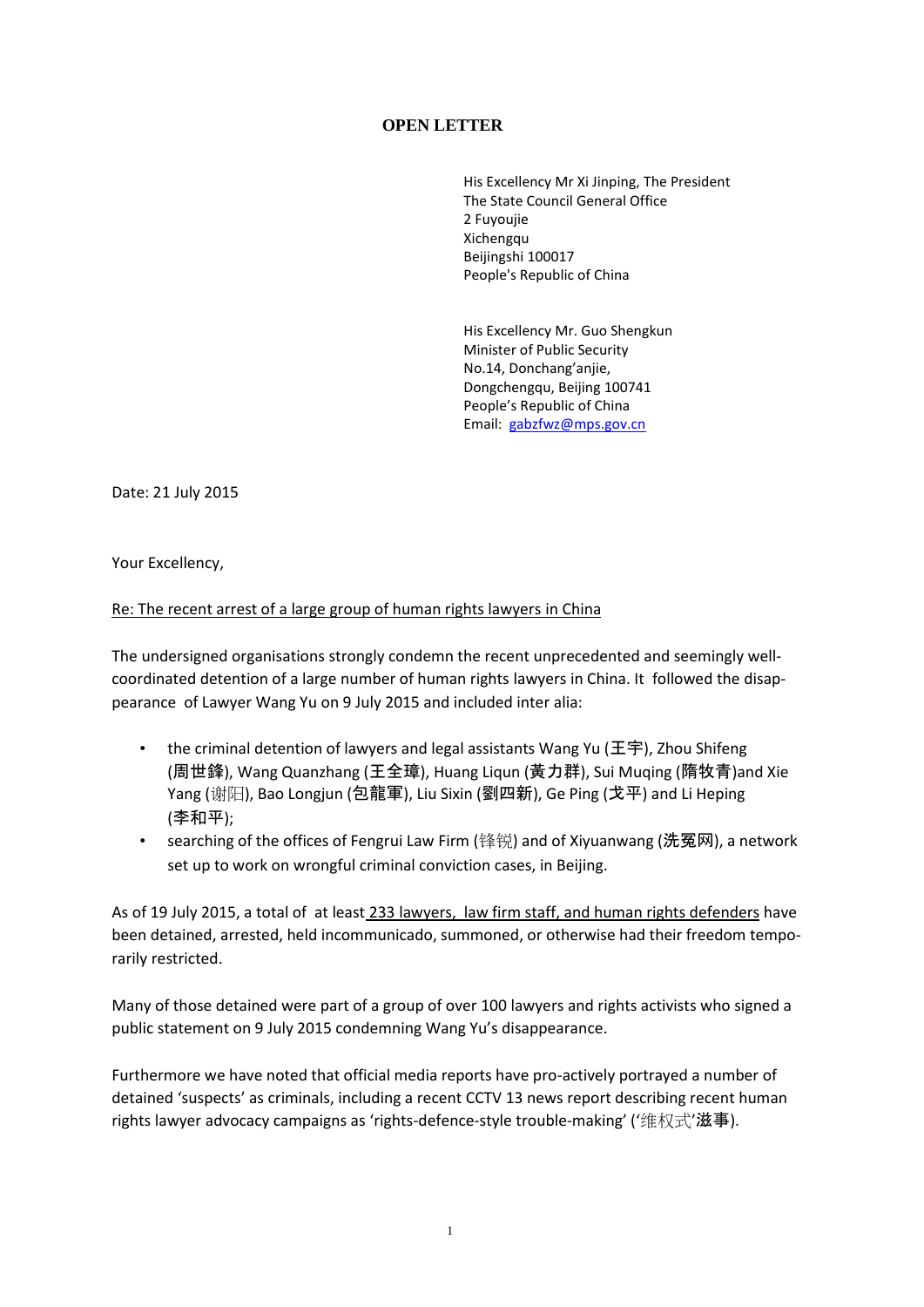These events make it impossible to take President's Xi Jinping's recent claims to be promoting the rule of law seriously, as they rigorously violate many international standards, including but not limited to: the UN Basic Principles on the Role of Lawyers, the International Covenant on Civil and Political Rights (ICCPR), the Universal Declaration of Human Rights, the Declaration on the Right and Responsibility of Individuals, Groups and Organs of Society to Promote and Protect Universally Recognized Human Rights and Fundamental Freedoms (UN Declaration on Human Rights Defenders), and the UN Body of principles for the protection of all persons under any form of detention or imprisonment.

**All these lawyers, law firm staff and human rights defenders who have been arbitrarily deprived of their liberty should be immediately released. If they are not immediately released, we urgently request that you immediately confirm the whereabouts of those currently in detention and that you ensure that they have prompt and regular access to their lawyers and family.**

Furthermore we request that those arrested will be protected from any future control measures typically used against human rights lawyers in China such as: tracking and following; violent attacks; soft detention; 'being travelled'; being asked to have 'chats'; being placed under criminal, administrative, or judicial detention; being subjected to enforced disappearance, torture or psychiatric incarceration.

We request your urgent attention for this matter and will continue to closely monitor the fate of the lawyers concerned in the near future.

Yours sincerely,





Lawyers' Rights Watch Canada







The Law Society of England and Wales

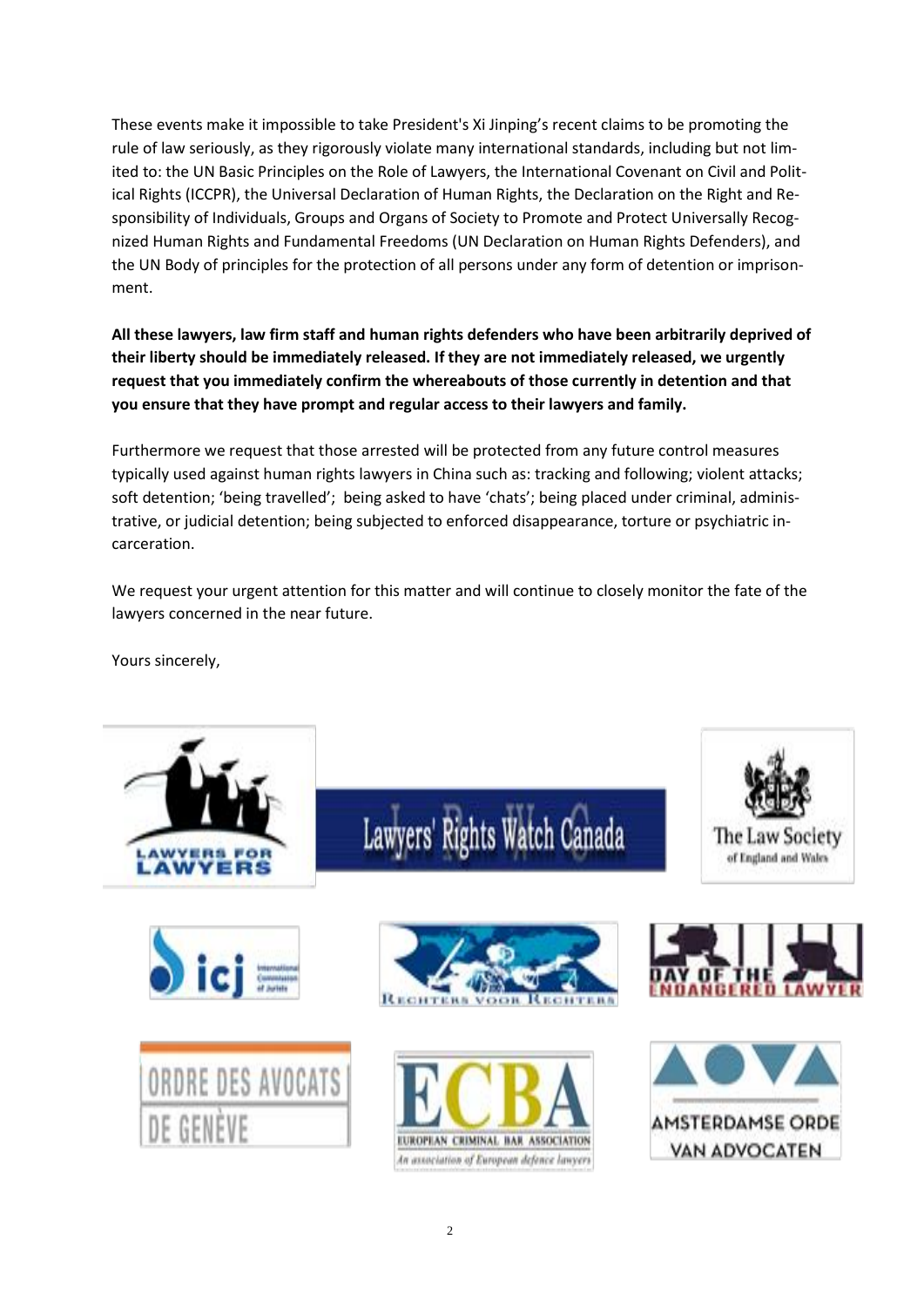







 $\mathbf{S}$  .



AVOCATS EUROPEENS DEMOCRATES ABOKATU DEMOKRATA EUROPARRAK EUROPAISCHE DEMOKRATISCHE RECHTSANWALTE<br>ADVOCATS EUROPEUS DEMOCRATES ABOGADOS EUROFEOS DEMOCRATAS EUROPESE DEMOKRATISCHE ADVOKATEN **IUROPEAN DEMOCRATIC LAWTERS** 







BAR COUNCIL OF IRELAND HUMAN RIGHTS COMMITTEE







DeutscherAnwaltVerein







## **Encl: Chinese translation of this letter**

- C.C: His Excellency Mr Xu CHEN Ambassador of the People's Republic of China in the Kingdom of the Netherlands Willem Lodewijklaan 10 2517 JT The Hague, The Netherlands Email: [chinaemb\\_nl@mfa.gov.cn](mailto:chinaemb_nl@mfa.gov.cn)
- C.C: His Excellency Mr. Aart Jacobi Ambassador of the Kingdom of the Netherlands in Beijing 4 Liangmahe South Rd. Chaoyang district 100600 Beijing, People's Republic of China Email[: pek@minbuza.nl](mailto:pek@minbuza.nl)